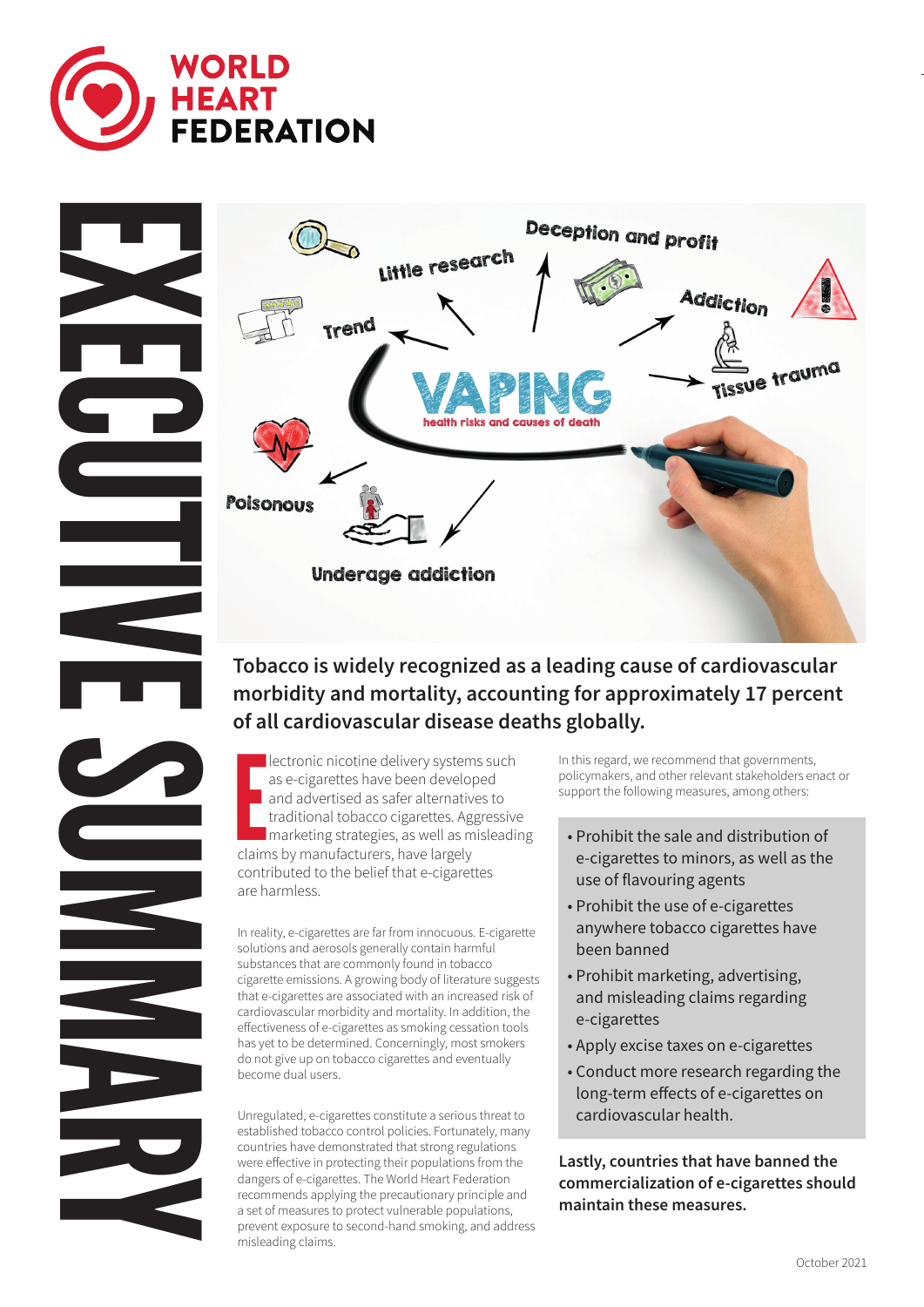# RECOMMENDATIONS

**The World Heart Federation recommends the following measures:-**

#### **REGARDING RESEARCH AND STUDIES ON THE CARDIOVASCULAR EFFECTS OF ELECTRONIC CIGARETTES:**

| <b>RECOMMENDATIONS</b>                                                                                                                  | <b>REASONS</b>                                                                                                  |  |
|-----------------------------------------------------------------------------------------------------------------------------------------|-----------------------------------------------------------------------------------------------------------------|--|
| Conduct more research regarding the long-term<br>effects of e-cigarettes on cardiovascular health                                       | • To close the knowledge gap regarding the<br>long-term effects of e-cigarettes on the<br>cardiovascular system |  |
| Medical and scientific journals should desist from<br>publishing, and presenting at congress, studies<br>funded by the tobacco industry | • To prevent biased study results<br>• To prevent conflicts of interest<br>• To ensure transparency             |  |

**The World Heart Federation recommends the following measures:-**

### **TO PREVENT THE INITIATION AND UPTAKE OF ELECTRONIC CIGARETTES BY NON-SMOKERS AND YOUNG POPULATIONS:**

| <b>RECOMMENDATIONS</b>                                                  |                                                                                                                                                                                                                                  |
|-------------------------------------------------------------------------|----------------------------------------------------------------------------------------------------------------------------------------------------------------------------------------------------------------------------------|
| Prohibit the sale and distribution of e-cigarettes<br>to minors         | <b>REASONS</b><br>• To bring to an end the use of e-cigarettes by<br>minors                                                                                                                                                      |
| <b>Prohibit flavouring agents</b>                                       | • To make e-cigarettes less appealing to young<br>populations<br>• To prevent the use of constituents that can be<br>potentially harmful and unsafe for inhalation<br>• To facilitate the regulation of e-cigarette<br>solutions |
| <b>Prohibit online sales of e-cigarettes</b>                            | • To make e-cigarettes less accessible to minors<br>· To prohibits sales of unregulated products                                                                                                                                 |
| Require labelling and health warning on the<br>packages of e-cigarettes | • To warn consumers about the potential<br>dangers of e-cigarettes<br>• To replicate a proven strategy used against<br>tobacco cigarettes<br>• To ensure child-resistant packaging                                               |
| Apply excise taxes on e-cigarettes                                      | • To make e-cigarettes unaffordable to youth<br>• To raise income for governments                                                                                                                                                |
| <b>Educate teachers and parents</b>                                     | • To address the e-cigarette epidemic in middle<br>and high schools                                                                                                                                                              |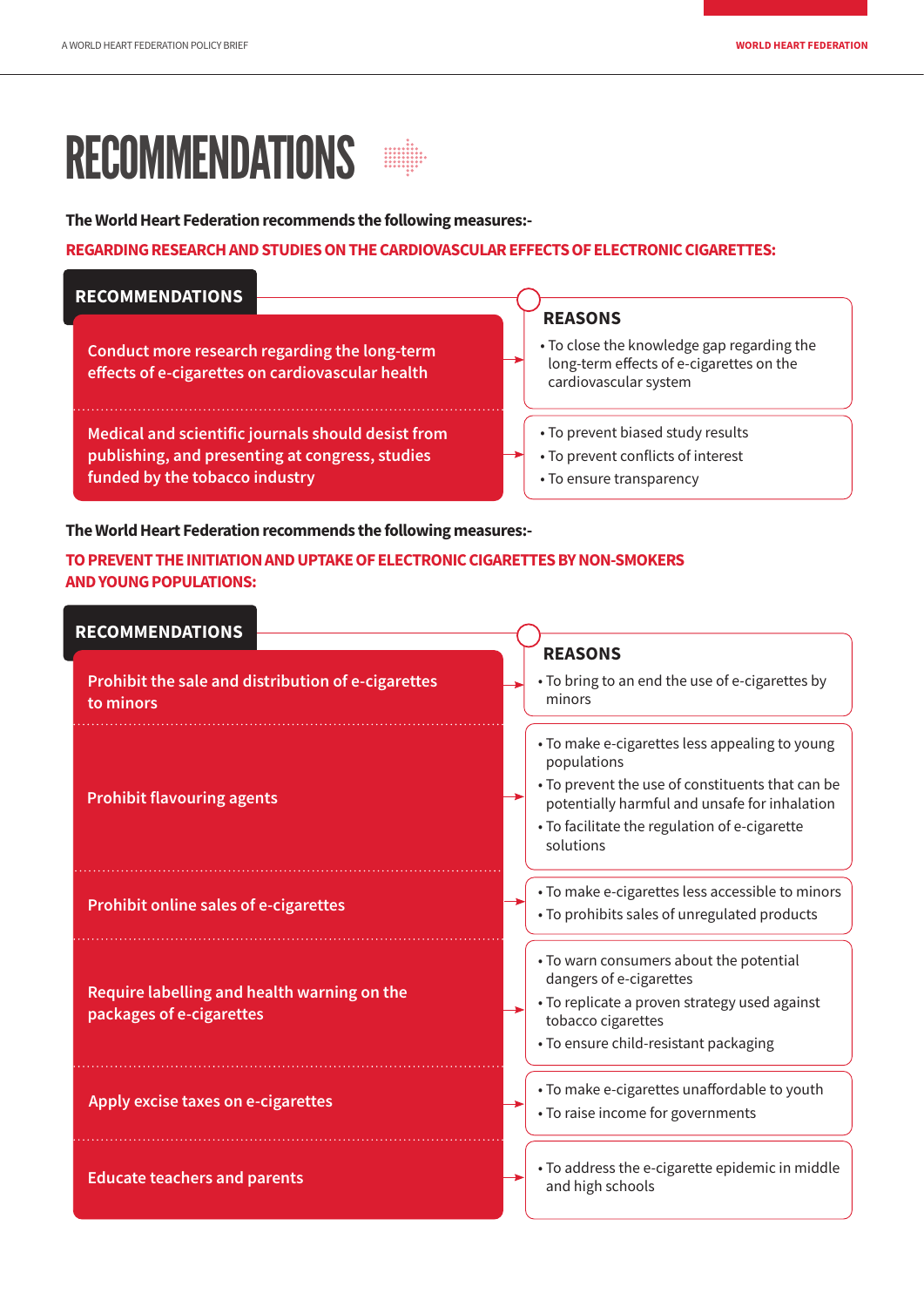# RECOMMENDATIONS

**The World Heart Federation recommends the following measures:-**

#### **TO PROTECT THE GENERAL POPULATION FROM THE SECOND-HAND SMOKING OF ELECTRONIC CIGARETTES:**

## **RECOMMENDATIONS**

**Prohibit the use of e-cigarettes anywhere tobacco cigarettes have been banned**

#### **REASONS**

• To reinforce smoke-free legislations in both public places and indoors

**The World Heart Federation recommends the following measures:-**

#### **TO ADDRESS AGGRESSIVE MARKETING STRATEGIES AND MISLEADING CLAIMS REGARDING ELECTRONIC CIGARETTES:**

### **RECOMMENDATIONS**

#### **Prohibit marketing, advertising, and misleading claims regarding e-cigarettes**

**Continue to monitor marketing, advertising, and misleading claims regarding e-cigarettes**

### **REASONS**

- To reduce exposure to aggressive marketing strategies and advertisements
- To replicate a proven strategy used against tobacco cigarettes
- To prevent misleading claims that could encourage consumers to use a potentially harmful product
- To prevent misleading claims regarding the innocuousness of e-cigarettes
- To prevent misleading claims regarding the addictive nature of e-cigarettes
- To prevent misleading claims regarding the effectiveness of e-cigarettes as smoking cessation tools
- To reinforce the prohibition law
- To ensure regulatory compliance
- To minimize and prevent interferences from the tobacco industry with regard to marketing and advertising